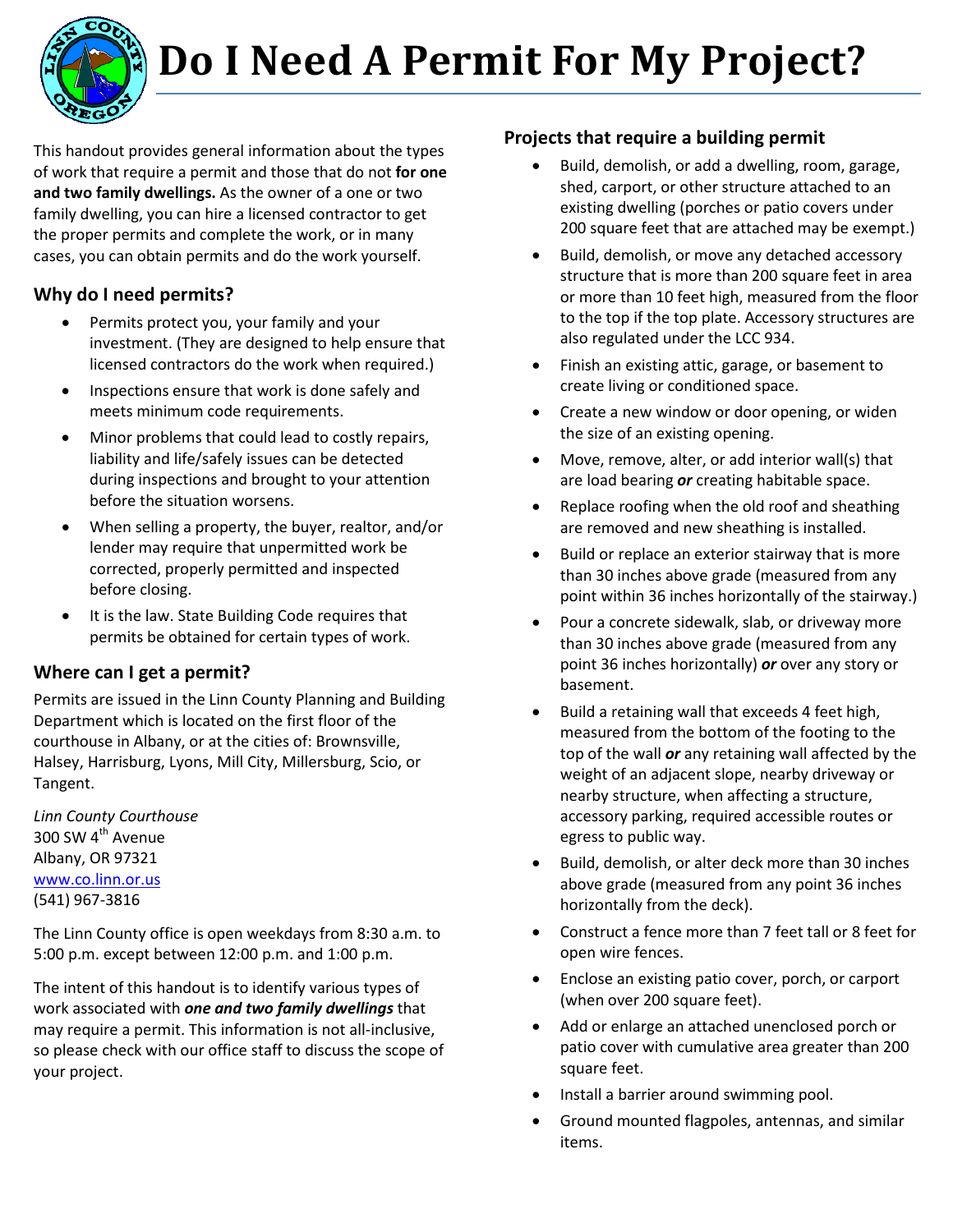#### **Projects that require a mechanical permit**

- Install or alter a heating or cooling system.
- Install a wood stove or fireplace insert.
- Install, alter, or repair gas piping between the meter and an appliance (indoors and outdoors).
- Install or remove fuel oil tank.
- Install or alter a ventilation system and/or hood.

## **Projects that require an electrical permit**

You must be both the owner and the occupant of the dwelling in order to do electrical work yourself. If the dwelling is intended for sale, lease, rent, or exchange in the near future, a licensed electrical contractor must do the work. A permit required to:

- Install, change, or repair any hardwired electrical system.
- Run any additional wiring, put in an additional electrical outlet or light fixture, or change your fuse box to circuit breakers.
- Install or alter low-voltage systems such as security alarms, central vacuum systems, low-voltage lighting or phone systems.

#### **Projects that require a plumbing permit**

- Repair, replace, relocate, or add to the piping system within your home.
- Install new plumbing fixtures such as toilets, sinks, showers, tubs, dishwashers, etc.
- Replace a water heater.
- Replace existing plumbing fixtures if the replacement involves concealed plumbing connections or alterations to existing piping.
- Install rain drains, dry wells, sewer lines, water lines, backflow prevention assemblies for lawn irrigation systems or cap a sewer.

Note: Adding a bathroom not only requires a plumbing permit, but may also require a building, electrical and/or mechanical permit.

#### **Projects that require a site grading permit**

- Fill over 50 cubic yards.
- Excavation creating a slope over 4 feet high.
- Earthwork in a mapped natural resource area (wetland, riparian area, significant vegetation).
- Earthwork in a mapped natural hazard area (floodplain, landslide, slope over 15%).

#### **Projects that require an erosion control permit**

• Disturb or expose 2,000 square feet or more of ground surface.

### **Projects that require zoning and/or site engineering review (Whether or not a building permit is required)**

- Build or install an accessory structure, to confirm the location on the site complies with zoning code requirements.
- Create a new or enlarged parking area or driveway, or pave a previously graveled parking area.
- Make any improvements required as a condition of your land use review approval (e.g. Conditional Use permit or Site Plan Review).
- Make any exterior alterations including site work such as constructing a patio or deck.
- Development activity that falls within mapped natural features or hazards (e.g. wetlands, riparian areas, geo-hazard areas and floodplain).
- Erect a fence that encroaches within a front yard area or near a stream or creek.
- Construction of a qualifying agricultural exempt building.
- Activities that alter or divert any existing drainage.